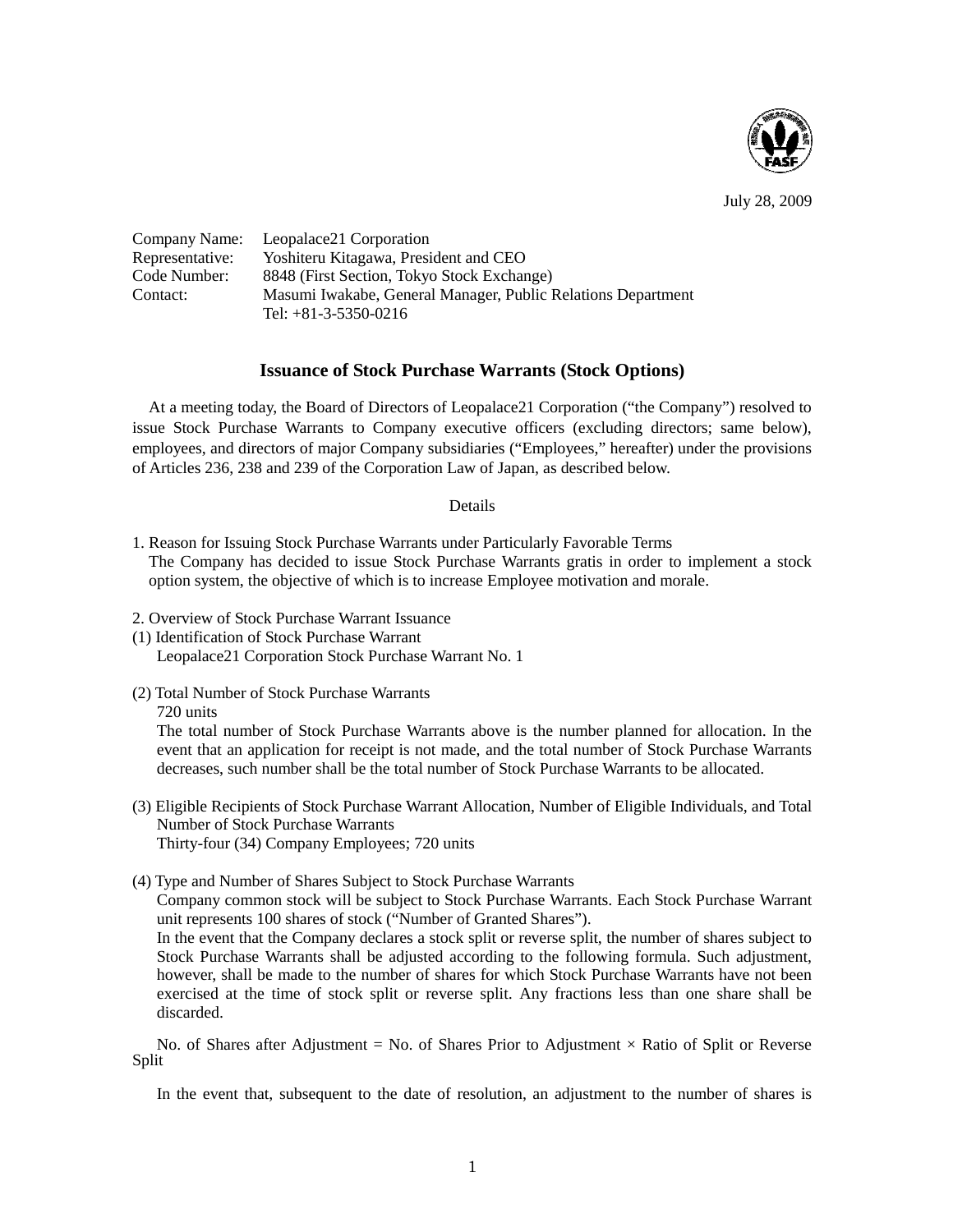deemed necessary by the Company, such adjustment may be made within a rational scope.

(5) Value of Property to be Contributed upon Exercise of Stock Purchase Warrants

The value of property contributed upon the exercise of each Stock Purchase Warrant shall be an amount equivalent to the payment amount per share ("Exercise Price") received in at the time of Stock Purchase Warrant exercise multiplied by the Number of Granted Shares.

The Exercise Price shall be an amount equivalent to the average daily closing price for regular purchase transactions of Company common shares on the Tokyo Stock Exchange for each day of the month prior to the Stock Purchase Warrant Allocation Date (excluding days having no completed transactions), multiplied by 1.05. Fractions of less than one yen shall be rounded up to the nearest yen.

However, in the event that this amount is less than the closing price on the Allocation Date, such amount shall be deemed to be the closing price on the Allocation Date.

If, subsequent to the Allocation Date, the Company engages in a common share split or reverse-split, the Exercise Price shall be adjusted according to the following formula. Amounts of less than one yen resulting from the adjustment shall be rounded up to the nearest yen.

| Exercise   | Exercise        |          |                           |
|------------|-----------------|----------|---------------------------|
| Price      | Price           |          |                           |
| After      | $=$<br>Prior to | $\times$ | Ratio of Split or Reverse |
| Adjustment | Adjustment      |          | Split                     |

If, subsequent to the Allocation Date, new shares of stock are issued at prices less than the fair market value of Company common shares, or if treasury stock is disposed of, the Exercise Price shall be adjusted according to the following formula. Amounts of less than one yen resulting from the adjustment shall be rounded up to the nearest yen. If, however, the issuance of new stock or disposal of treasury stock is related to the exercise of Stock Purchase Warrants, no adjustment shall be made to the payment amount.

|            |             |   | No.                                                 | of |  | No. of Newly Issued Shares $\times$ Amount to be |
|------------|-------------|---|-----------------------------------------------------|----|--|--------------------------------------------------|
|            |             |   | <b>Shares</b>                                       |    |  | Paid per Share                                   |
| Exercise   | Exercise    |   | <b>Issued</b>                                       |    |  | Fair Market Value                                |
| Price      | Price Prior |   | No. of Shares Issued $+$ No. of Newly Issued Shares |    |  |                                                  |
| After      | to          | X |                                                     |    |  |                                                  |
| Adjustment | Adjustment  |   |                                                     |    |  |                                                  |

The "No. of Shares Issued" in the formula above shall be the number of shares less the number of shares of treasury stock held by the Company. In the event of a disposal of treasury stock, the "No. of Newly Issued Shares" shall be regarded as the "No. of Treasury Shares to be Disposed." If, subsequent to the Allocation Date, the Company enters into a merger, demerger, or stock swap, or in any other event necessitating a similar adjustment to Exercise Price, an Exercise Price adjustment may be made as deemed necessary by the Company Board of Directors.

- (6) Stock Purchase Warrant Exercise Period From August 18, 2011 to June 27, 2019
- (7) Matters Concerning the Amounts of Capital and Capital Reserves Increased by the Issuance of Shares upon the Exercise of Stock Purchase Warrants
- (A) The amount of the increase in capital as a result of the issuance of stock shares for an exercise of Stock Purchase Warrants herein shall be one-half of the maximum amount of capital increase,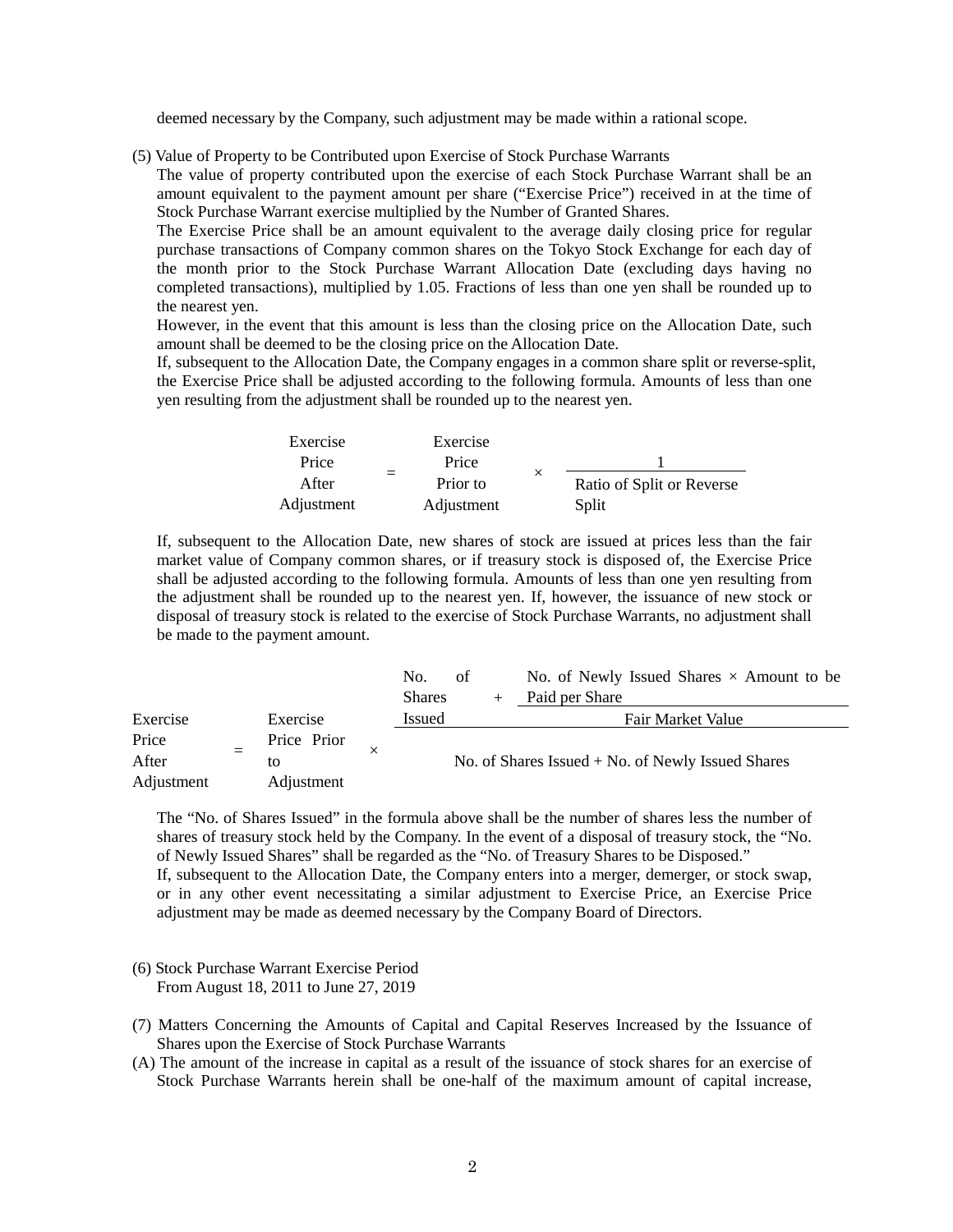calculated according with Article 17 Paragraph 1 of the Regulations for Corporate Accounting. Fractions less than one yen shall be rounded up to the nearest yen.

- (B) The amount of the increase in capital reserves as a result of the issuance of stock shares for an exercise of Stock Purchase Warrants herein shall be the amount calculated as the maximum amount of capital increase noted in (A) above, less the amount of the increase in capital as determined in (A), above.
- (8) Restrictions on the Acquisition of Stock Purchase Warrants via Transfer The acquisition of Stock Purchase Warrants via transfer shall require an approval by resolution of the Company Board of Directors.
- (9) Provisions related to the Acquisition of Stock Purchase Warrants by the Company
- (A) The Company may acquire the Stock Purchase Warrants in question without compensation in the event that a Stock Purchase Warrant holder loses their standing to exercise said Stock Purchase Warrants according to (12) (A) below.
- (B) On a day stipulated separately by the Company's Board of Directors, the Company may acquire Stock Purchase Warrants without compensation when a measure (i, ii, iii, iv or v, below) is approved in a Company general shareholders' meeting (or by Company Board of Director resolution when a resolution by the general shareholders' meeting is not required):
	- (i) An approved measure by which the Company is dissolved pursuant to a merger agreement
	- (ii) An approved measure by which the Company becomes a spin-off company pursuant to a split agreement or a measure that approves a plan for Company spin-off
	- (iii) An approved measure by which the Company becomes a wholly owned subsidiary pursuant to a stock swap agreement or a stock transfer plan
	- (iv) A measure approving changes to the Company Articles of Incorporation establishing a rule requiring Company approval for the acquisition of shares in question through transfer as part of details of all shares issued by the Company
	- (v) A measure approving changes to the Company Articles of Incorporation regulating the necessity of the Company's approval for the acquisition, through transfer, of the relevant class of shares, as part of details of the relevant class of shares to be issued or transferred upon exercise of Stock Purchase Warrants, or the acquisition of all of the relevant class of shares by the Company upon resolution of the General Meeting of Shareholders
- (10) Grant of Stock Purchase Warrants in a Merger
	- In the event that the Company enters into a merger (limited to mergers in which the Company is dissolved), absorption-type split, incorporation-type split, stock swap, or stock transfer (collectively, "Corporate Reorganization"), Stock Purchase Warrant Holders holding Stock Purchase Warrants remaining immediately prior to the effective date of the Corporate Reorganization ("Remaining Stock Purchase Warrants") shall be granted Stock Purchase Warrants according to the terms below for Stock Purchase Warrants of the stock company ("Reorganized Company") as cited in Article 236 Paragraph 1.8 Items a. through e. of the Corporation Law of Japan. In such event, Remaining Stock Purchase Warrants shall extinguish, and the Reorganized Company shall issue new Stock Purchase Warrants. However, the provision above shall only apply in cases in which the issuance of Stock Purchase Warrants under the following terms is pursuant to an agreement of absorption-type merger, an agreement of incorporation-type merger, an agreement of absorption-type split, a plan for incorporation-type split, a stock-swap agreement, or a stock transfer plan.
	- (A) Number of Stock Purchase Warrants to be Issued by Reorganized Company
		- A number equivalent to the number of Remaining Stock Purchase Warrants held by the Stock Purchase Warrant Holder shall be issued.
	- (B) Type of Shares of the Reorganized Company Subject to Stock Purchase Warrants Common shares of the Reorganized Company
	- (C) Number of Shares of the Reorganized Company Subject to Stock Purchase Warrants